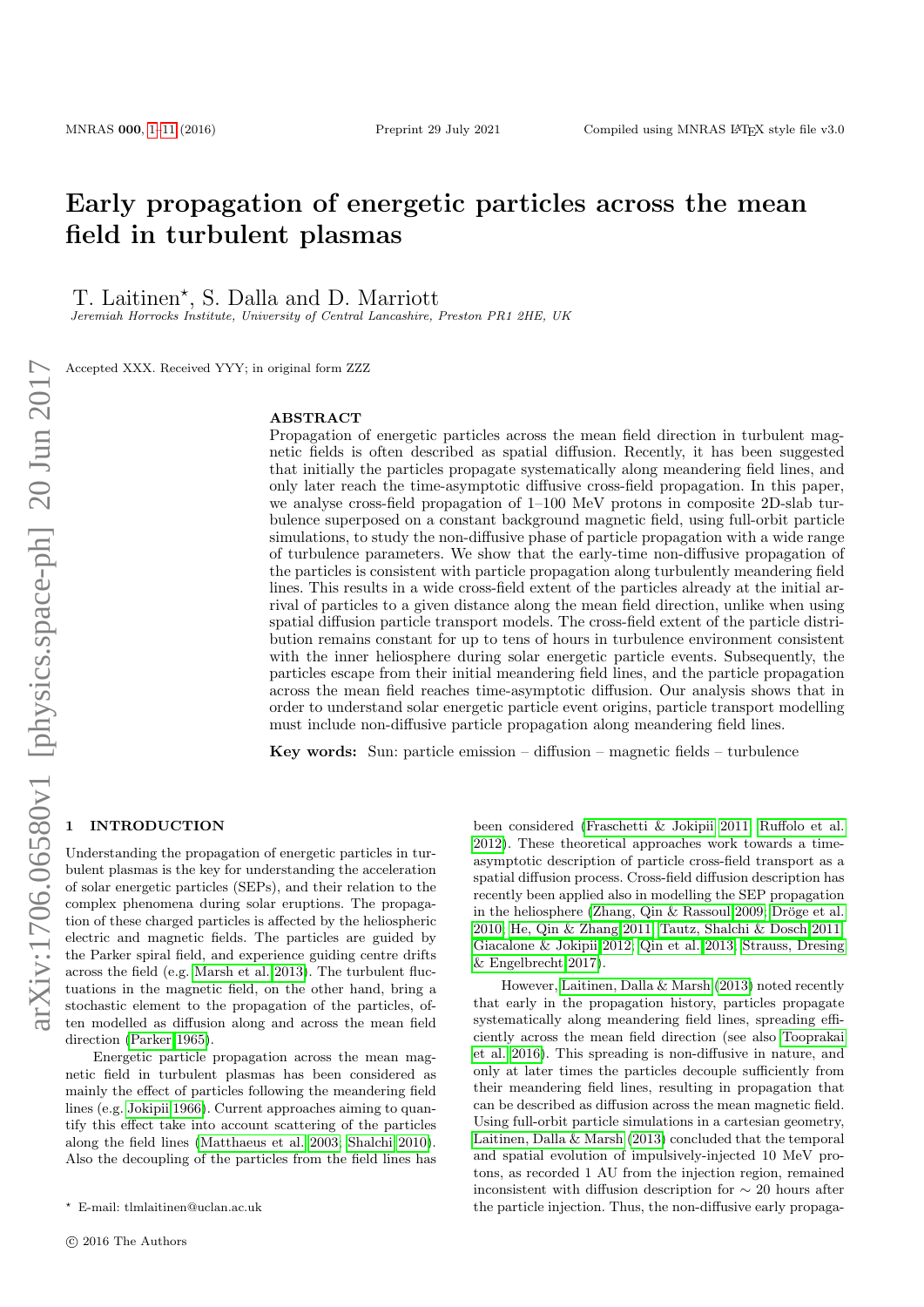tion may be very significant to the propagation of the SEPs from the Sun to the Earth. [Laitinen et al.](#page-9-14) [\(2016\)](#page-9-14) showed that the wide SEP events observed with multiple spacecraft at different heliographic longitudes at 1 AU (e.g. [Lario et al.](#page-9-15) [2013;](#page-9-15) [Dresing et al. 2012;](#page-8-2) [Wiedenbeck et al. 2013;](#page-9-16) [Dresing](#page-8-3) [et al. 2014;](#page-8-3) [Cohen et al. 2014;](#page-8-4) [Richardson et al. 2014\)](#page-9-17) could be explained using this approach with particle transport parameters consistent with the interplanetary turbulence properties already with a narrow source at the Sun.

The initial study by [Laitinen, Dalla & Marsh](#page-9-12) [\(2013\)](#page-9-12) only addressed one set of particle and turbulence parameters, and did not explore the parameter space of particle and turbulence further to identify properties that may influence the initial non-diffusive particle propagation phase. In this work, we will study the initial non-diffusive phase and the asymptotic diffusive phase in more detail, varying both the particle and turbulence parameters. We will study the nature of the transition from the initial to the asymptotic phase guided by the findings of [Laitinen & Dalla](#page-9-18) [\(2017\)](#page-9-18), who used a novel method to quantify how the particles are displaced from the meandering field lines and discovered that initially the particles are tied to their meandering field lines well, and decouple only at later stages. We explain the particle simulations and the analysis methods in Section [2](#page-0-0) and Appendix [A,](#page-9-19) present our results and discuss their relevance in Sections [3](#page-0-0) and [4,](#page-0-0) and draw our conclusions in Section [5.](#page-0-0)

#### 2 MODEL

The particles are simulated in magnetic field given by

$$
\mathbf{B}(x, y, z) = B\hat{\mathbf{z}} + \delta \mathbf{B}(x, y, z),\tag{1}
$$

where  $B$  is a constant background field, along the  $z$ -axis, for which we use the value 5 nT, consistent with magnetic field at 1 AU. The fluctuating component  $\delta \mathbf{B}(x, y, z)$  consists of Fourier modes, and is constructed using the method pre-sented in [Giacalone & Jokipii](#page-8-5) [\(1999\)](#page-8-5), and fulfills  $\nabla \cdot \mathbf{B} = 0$ . We use a composite model, where turbulence is composed of slab and 2D components, at power ratio 20%:80%. The turbulence is axisymmetric, with axissymmetric distribution of polarisation and wave vector directions. The turbulence amplitude is parametrised by using the relative amplitude  $\delta B^2/B^2$ , where  $\delta B^2$  is the variance of the fluctuations. The turbulence spectrum for the 2D component follows the Kolmogorov scaling, whereas for the slab component we use spectral indices  $q_{\parallel} = 5/3$  and 1.

The full-orbit particle simulations follow the same approach as [Laitinen, Dalla & Kelly](#page-9-20) [\(2012\)](#page-9-20). We start the particles in a large volume, to reduce the effect of local magnetic field structures, but within the analysis the particle location at time  $t$  is determined relative to each particle's initial position. The particles are injected into the simulation as a beam, with pitch angle cosine  $\mu = 1$ , and simulated for 60 hours.

The slab spectral index affects the particles' parallel scattering mean free path, which from quasilinear theory [\(Jokipii 1966\)](#page-9-2) varies as  $\lambda_{\parallel} \propto R^{2-q_{\parallel}}$ , where R is the particle rigidity. In addition, the turbulence energy for the spectra with the two slab spectral indices,  $q_{\parallel} = 5/3$  and 1, results in a different scattering power at the resonant scales of the particles simulated in this study. We show  $\lambda_{\parallel}$  as determined



<span id="page-1-0"></span>Figure 1. The parallel mean free path of protons at energies 1– 100 MeV for turbulence with  $\delta B^2/B^2 = 0.1$ . The curves show the power-law fits to the mean free paths, with trends  ${\cal E}^{0.11}$  and  $E^{0.44}$  for  $q_{\parallel} = 5/3$  and 1, respectively.

from the particle simulations in Figure [1,](#page-1-0) for the two spectral indices and  $\delta B^2/B^2 = 0.1$ . The trends of  $\lambda_{\parallel}$  as function of proton energy for the two slab spectral indices, depicted with the fitted power law curves, with  $E^{0.11}$  and  $E^{0.44}$  for  $q_{\parallel} = 5/3$  and 1, respectively, are consistent with the quasilinear theory result. The mean free paths presented in Figure [1](#page-1-0) are consistent with those obtained using interplanetary turbulence properties (e.g. [Pei et al. 2010;](#page-9-21) [Laitinen](#page-9-14) [et al. 2016;](#page-9-14) [Strauss, Dresing & Engelbrecht 2017\)](#page-9-11) and SEP observation analysis (e.g. [Palmer 1982;](#page-9-22) [Torsti, Riihonen &](#page-9-23) [Kocharov 2004\)](#page-9-23).

<span id="page-1-1"></span>We analyse the cross-field extent of the particle distribution as a function of the distance along the mean field direction, using

$$
\sigma_{\perp}^{2}(z,t) = \langle (x(z,t) - \langle x(z,t) \rangle)^{2} \rangle \tag{2}
$$

where  $\langle \rangle$  represents the ensemble average of particles. The use of  $x$  instead of  $y$  is arbitrary, and due to the axissymmetry of the turbulence has no effect on the obtained values. Also deviations in  $r_{\perp} = \sqrt{x^2 + y^2}$  could be considered, however it would complicate comparing our results with other work which typically consider cartesian deviations and diffusion coefficients. We note also that Equation [\(2\)](#page-1-1) calculates the deviations with respect to the mean,  $\langle x(z, t) \rangle$ , in order to eliminate the effects due to the potential asymmetries of the distributions (see Figures [2](#page-2-0) and [3\)](#page-4-0) that arise from finite range of fluctuation scales used in the simulations.

The form of the Equation [\(2\)](#page-1-1) differs from the conventional definitions in that  $\sigma^2_{\perp}(z,t)$  is defined for particles at a given field-parallel distance  $z$  at time  $t$ , instead of for all particles in the simulation. This choice is motivated by observations: we do not observe the full 3D distribution of the particles, but rather sample the particle distribution in fixed points in space. Recent observations of SEPs by the STEREO, SOHO and ACE spacecraft have provided us with a view of the longitudinal extent of SEP events at 1 AU from the Sun. Our definition of  $\sigma_{\perp}^2$  aims to provide comparison of simulated particle tranport with these measurements.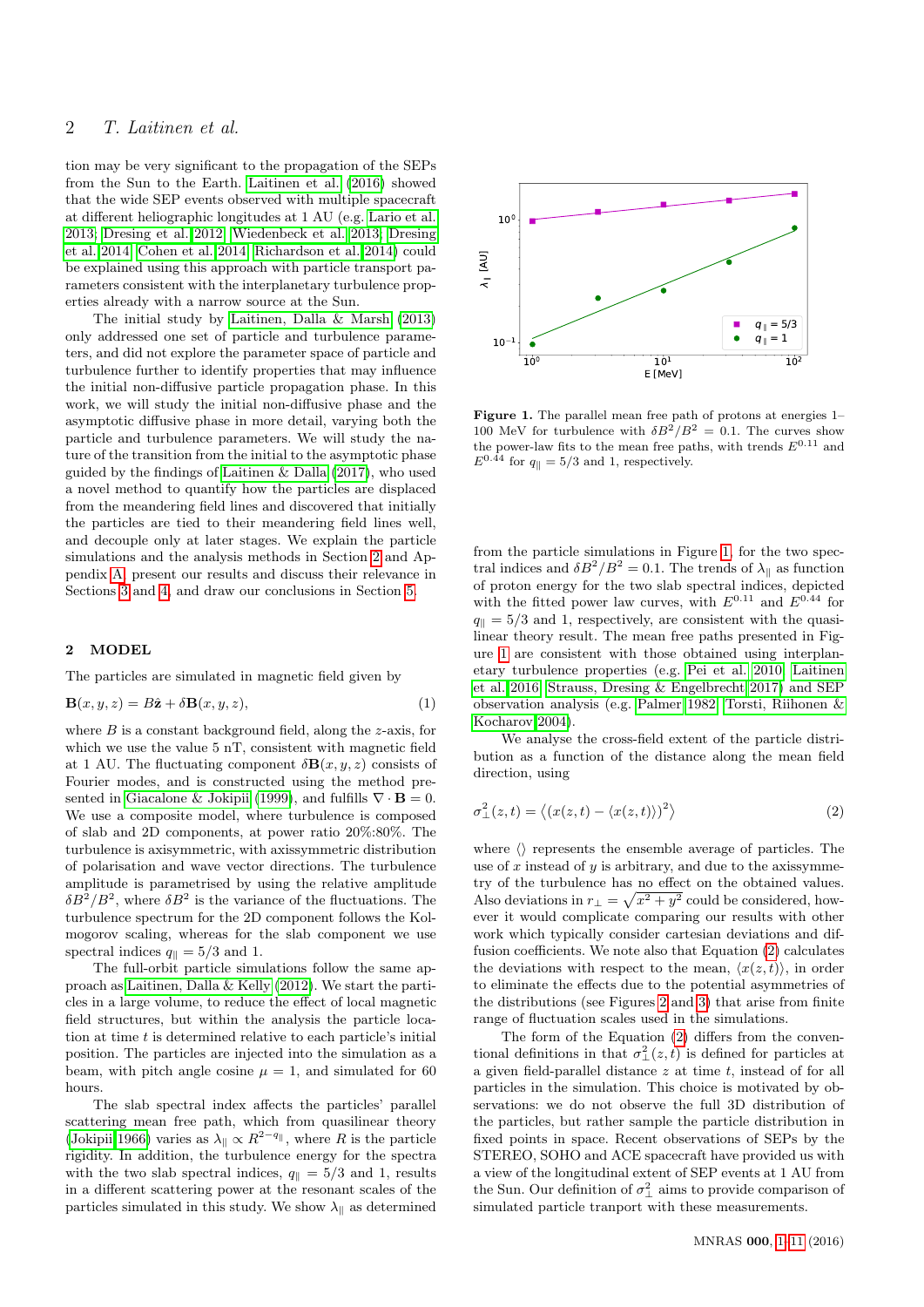

<span id="page-2-0"></span>Figure 2. Contours of the spatial distributions of protons with energies of 3.16, 10, 31.6 and 100 MeV, with turbulence parameters  $\delta B^2/B^2 = 0.1$  and  $q_{\parallel} = 5/3$ . The contours are given at the times when an unscattered proton of the given energy would have propagated a distance of 2 AU. The circles in panel a) depict positions corresponding to curves in Figure [4,](#page-4-1) and the hatched box at 1 AU the region used for determining  $\sigma_{\perp}^2(z=1 \; AU, t)$ .

#### 3 RESULTS

In this Section, we will first view the qualitative behaviour of the particle population along and across the mean field direction for different particle and turbulence parameters. We will then proceed to quantify the evolution of the particle population's extent, using simple considerations presented in Appendix [A.](#page-9-19)

As a first step in forming a view on the evolution of particle population along and across the mean field, we present a contour plot of the proton density in Figure [2,](#page-2-0) for turbulence with  $\delta B^2/B^2 = 0.1$  and  $q_{\parallel} = 5/3$  for four different proton energies. The distributions are integrated in  $y$ -direction to reduce numerical noise in the contours. The distributions are shown at times when a non-scattered proton of the given energy would have propagated the distance of  $z_{ns} = 2$  AU,  $t = z_{ns}/v$ . Thus, the four panels depict the distribution of

particles of different energies that would have travelled the same distance, unscattered, in a constant background magnetic field. The sharp decrease and narrowing of the particle distribution near  $z_{ns} = 2$  AU demonstrates the finite propagation distance of the particles and the longer distance travelled by particles along meandering field lines to larger cross-field distances in the x-direction. The decrease starts already before  $z = 2$  AU, as some of the first particles have experienced scattering due to the small-scale turbulence.

As can be seen in Figure [2,](#page-2-0) the particles spread rapidly from their point of origin in the cross-field direction (vertical axis): the front of the fastest propagation particles at  $z = 2$  AU is much wider than at  $z = 0$  AU. A small number of backscattered particles have advanced to the region  $z < 0$  AU (on horizontal axis), and show also expansion in the cross-field direction faster than that at  $z = 0$  AU. As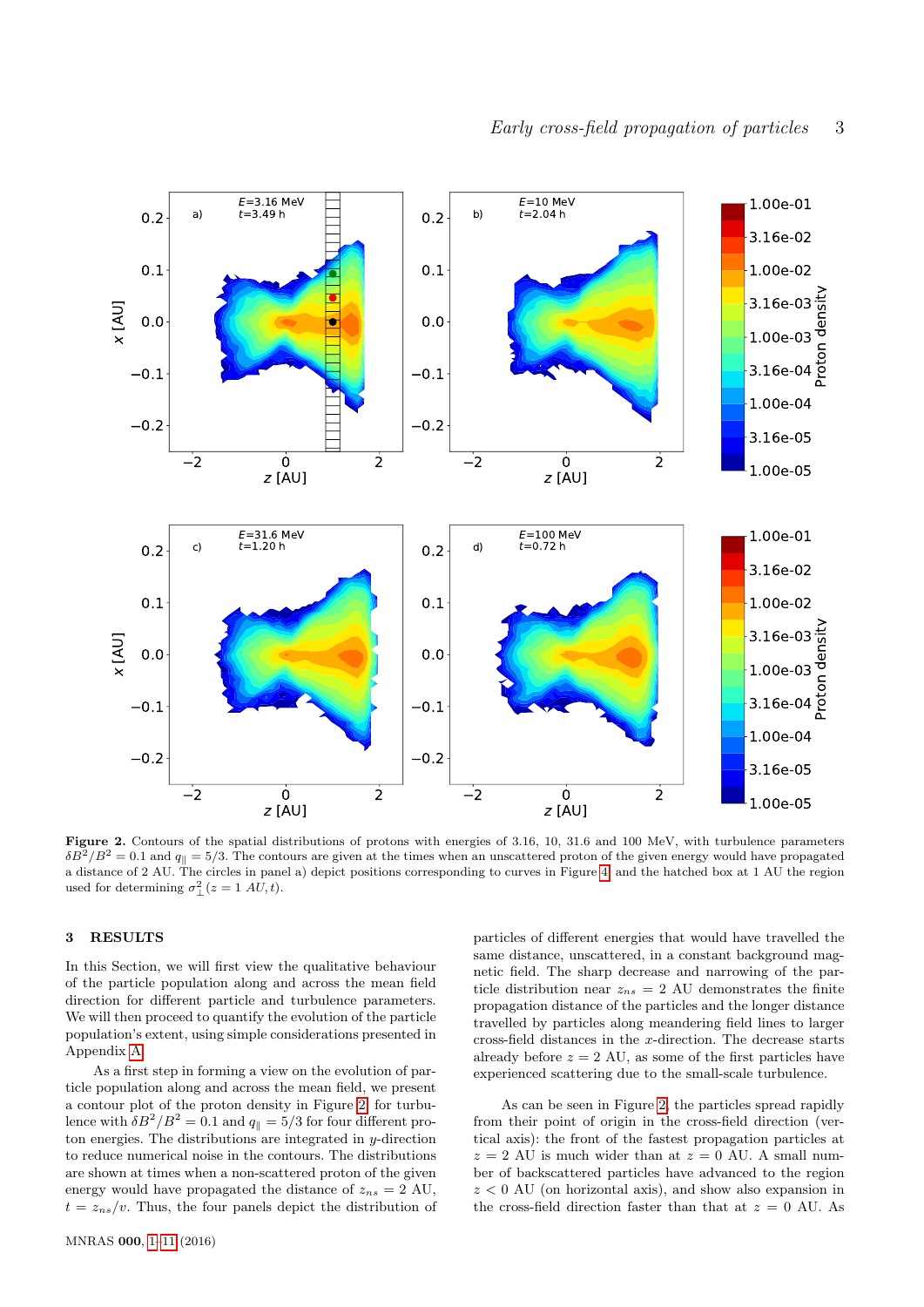discussed in [Laitinen, Dalla & Marsh](#page-9-12) [\(2013\)](#page-9-12), the resulting butterfly-shape of particle distribution cannot be obtained by a simple diffusive spreading of particles. In addition, the distribution of the particles at different distances along the field direction is qualitatively very similar at all energies. This suggests that the particles with different energies are propagating along the same pathways.

In Figure [3,](#page-4-0) we show the distribution of 10 MeV protons in turbulence of different strength,  $\delta B^2/B^2 = 0.0316$  and  $\delta B^2/B^2 = 0.316$  in panels a) and b), respectively. The distributions are again shown at the time when an unscattered particle would have reached 2 AU along a uniform magnetic field. The distributions differ significantly at  $z < 0$  AU where the number of backscattered particles decreases as the turbulence weakens, with almost no backscattered particles for the weakest turbulence case,  $\delta B^2/B^2 = 0.0316$  (Figure [3](#page-4-0) a)). On the other hand, at  $z \sim 2$  AU the particles propagating in weaker turbulence [\(3](#page-4-0) a)) have progressed further in parallel direction, remaining in a more coherent pulse. These differences are due to the dependence of parallel scattering rate on the turbulence amplitude. For 10 MeV protons, the quasilinear parallel mean free path, obtained from the simulated particles, is  $\lambda_{\parallel} = 0.29$  AU for the case of  $\delta B^2/B^2 = 0.316$ (Figure [3](#page-4-0) b)), consistent with considerable scattering along the mean magnetic field by the time the particles have propagated for a time time corresponding to scatter-free propagation of 2 AU. For the case of  $\delta B^2/B^2 = 0.0316$ , the mean free path is  $\lambda_{\parallel} = 7.6$  AU, resulting in the almost scatter-free propagation depicted in Figure [3](#page-4-0) a). For the intermediate case,  $\delta B^2/B^2 = 0.1$ , depicted in Figure [2](#page-2-0) b), the mean free path is  $\lambda_{\parallel} = 1.3$  AU, which can be seen in some parallel diffusion and backscattering of the particles.

The cross-field extent of the particle distribution also appears to depend on the turbulence amplitude, as seen when comparing Figures [3](#page-4-0) a), [2](#page-2-0) b) and [3](#page-4-0) b), for the weak, intermediate and strong scattering conditions, respectively, for 10 MeV protons. The distribution is clearly narrower at lower turbulence amplitude turbulence at  $z = 0$  AU. A similar trend is seen also at larger distances along the mean field line direction: at  $z = 2$  AU, the weak turbulence case, as presented in Figure [3](#page-4-0) a), the particles are much more concentrated on a narrow cross-field extent than in the more turbulent cases presented in Figures [2](#page-2-0) b) and [3](#page-4-0) b).

In Figure [4,](#page-4-1) we show the time development of the particle density, as it would be measured by spacecraft situated at the black, red and green circles in Figure [2](#page-2-0) a), for 1 and 100 MeV protons (solid and dashed curves), respectively. As can be seen, the particle density decreases strongly when the measuring point is moved from the black circle, connected along the mean magnetic field to the particle source, across the mean field direction, to the red and green circles. However, the ratio of intensities at different locations appears to be initially independent of time (at times < 1 h for 100 MeV protons, and < 10 h for 1 MeV protons), and only at later times the intensities at different locations begin to converge. This behaviour of initially time-independent cross-field distribution is seen at both energies in Figure [4.](#page-4-1) Furthermore, the temporal behaviour in the initial phase of the simulations, when scaled with the particle velocity, is very similar. Thus, the initial cross-field spreading of the particles seems to be independent of both energy and velocity-scaled time.

At later times, the intensities at different locations begin to converge, as the width of the particle population increases.

To analyse the particle cross-field extent quantitatively, we study the temporal evolution of the cross-field variance of the particles,  $\sigma_{\perp}^2(z,t)$ , as a function of time at different distances from the particle source. As discussed in the previous section, we define the cross-field variance for particles at a given distance along the mean field direction using Equation [\(3\)](#page-4-2), so that for example the variance  $\sigma_{\perp}^2(z = 1 \text{AU}, t = 3.49 \text{h})$  is determined from the particles within the hatched box in Figure [2](#page-2-0) a).

In Figure [5,](#page-5-0) we show  $\sigma_{\perp}^2(z,t)$  at  $z = 0.56$  AU (top panel) and  $z = 2.09$  AU (bottom panel), as a function of time, for 1, 3.16, 10., 31.6 and 100 MeV protons, from right to left, respectively. The black curves represent a fitted function that is discussed below. As we can see, the temporal behaviour of the cross-field variance of the particles can be decomposed to three time periods. The first time period, visible only for 1 MeV protons in Figure [5](#page-5-0) (blue, rightmost curve) demonstrates fast increase of the variance to a constant level (at times < 2 h in the top panel). This is caused by the fact that the particles with very small cross-field deviation are likely to have the shortest path-lengths along the meandering field lines, and thus the first particles will arrive earlier to the well-connected location  $(x = 0 \text{ AU in Figures 2 and 3})$  $(x = 0 \text{ AU in Figures 2 and 3})$  $(x = 0 \text{ AU in Figures 2 and 3})$ than to larger cross-field deviations. The effect of the length of the meandering fieldlines on the particle onsets at different spatial locations will be investigated in a separate study.

The first time period is short, and due to finite time sampling of the particle locations within the simulations, it is not visible at higher energies. After the initial fast rise, the variance remains at a constant level for a considerably long time, at about  $\sigma_{\perp}^2(z,t) = 38 \text{ r}_{\odot}^2$  at z=0.56 AU, and 130  $\text{r}_{\odot}^2$ at z=2.09 AU. The constant level is independent of energy, and increases with distance along the mean magnetic field direction (top vs bottom panel of Figure [5\)](#page-5-0).

Subsequently, the cross-field extent of the particle population begins to increase and finally reaches a timeasymptotic  $\sigma_{\perp}^2 \propto t$  trend, consistent with diffusive cross-field spreading of the particles. Both the onset time and the time profile of the change from constant to the diffusive phase depend on both the particle energy and the distance along the  $z$  axis. The simplest method of obtaining the time when the cross-field diffusion becomes significant,  $t_a$ , is to use time at which the time-asymptotic straight line  $\sigma_{\perp}^2 \propto t$  intersects the initial constant value of  $\sigma_{\perp}^2$  level (the magenta and black dashed lines in Figure [A1,](#page-9-24) respectively).

The simplest approach to describe mathematically the temporal behaviour of the cross-field variance presented in Figure [5](#page-5-0) would be to consider a diffusive spreading of particles from the meandering field lines with constant diffusion coefficient, which would result in variance given by Equation [\(A5\)](#page-9-25). While such a model is easy to implement and can be used as the first approach, as in, e.g., [Laitinen et al.](#page-9-14) [\(2016\)](#page-9-14), we will consider here an improvement to the modelling of the transition, based on the work by [Laitinen &](#page-9-18) [Dalla](#page-9-18) [\(2017\)](#page-9-18). In Appendix [A,](#page-9-19) we derive a model with timedependent diffusion coefficient, which will justify fitting the variance with functional forms such as Equation [\(A6\)](#page-10-0). In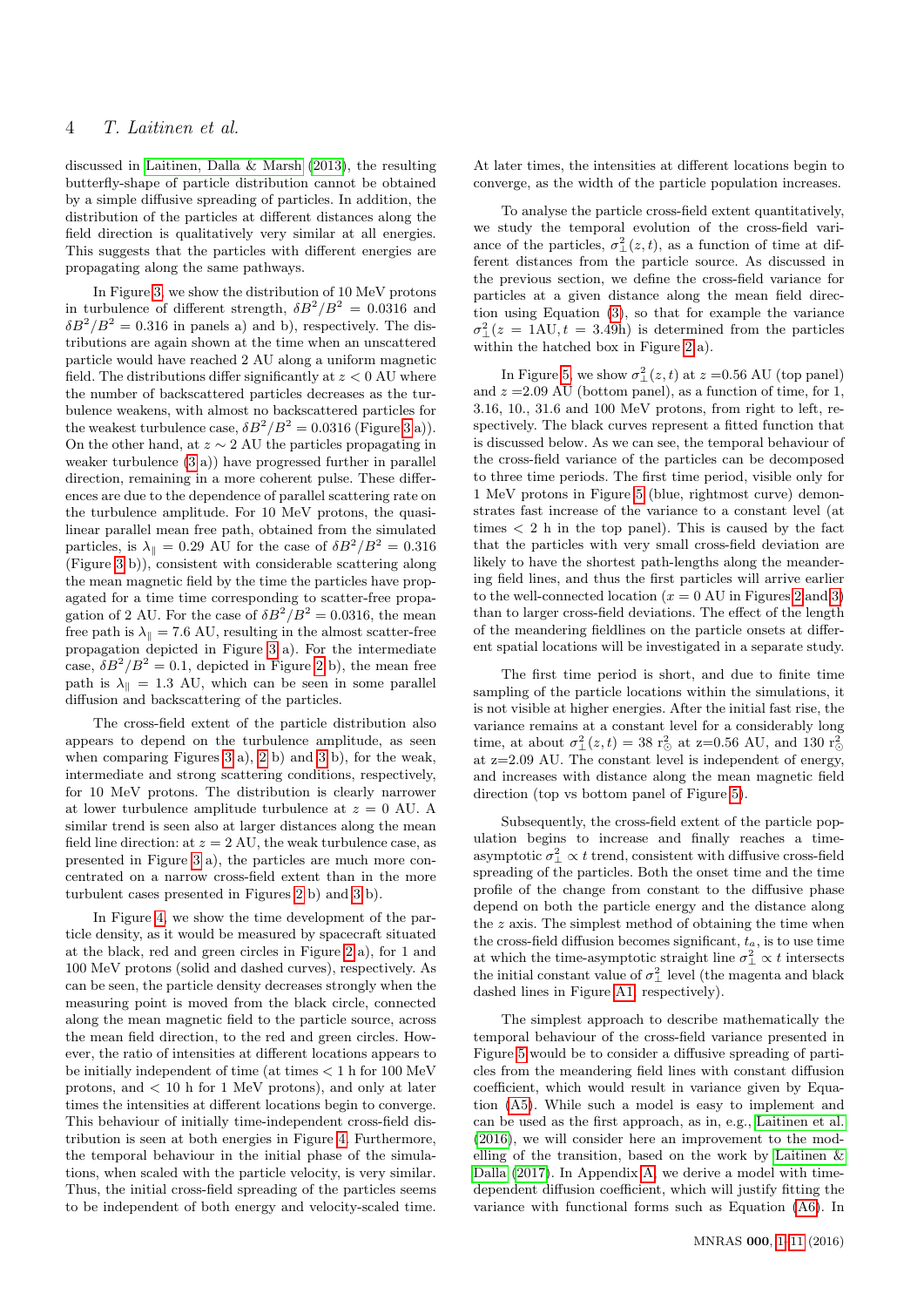

<span id="page-4-0"></span>**Figure 3.** Contours of the spatial distributions of 10 MeV protons with turbulence amplitudes 0.00316 and 0.316, and  $q_{\parallel} = 5/3$ . The contours are given at the time when the times when an unscattered proton of the given energy would have propagated a distance of 2 AU, at  $t = 2.04$  h.



<span id="page-4-1"></span>Figure 4. The time evolution of the distribution of protons at  $z = 1$  AU and  $x = 0$ , 0.046 and 0.093 AU from (black, red and green curves, respectively), for 1 and 100 MeV (solid and dashed curves, respectively), and  $\delta B^2/B^2 = 0.1$  and  $q_{\parallel} = 5/3$ .

<span id="page-4-2"></span>this work, we will use

$$
\sigma_{\perp}^{2}(z,t) = \sigma_{\perp 0}^{2}(z) + \frac{\sigma_{\perp 1}^{2}(z) t/t_{0}}{1 + [t_{b}(z)/t]^{\alpha(z) - 1}}.
$$
\n(3)

where  $\sigma_{\perp 0}^2(z)$  is the early-time constant cross-field variance of the particles at distance z,  $t_0 = 1$  h the unit of time,  $t_b(z)$ is the onset time of the time-asymptotic diffusive regime, and  $\alpha(z)$  the power law index that describes the fast spreading of the particle population before  $t<sub>b</sub>$ . The time-asymptotic diffusive rate of change of the cross-field variance of the particle population is given by  $\sigma_{\perp 1}^2(z)/t_0 \equiv 2 \kappa_{\perp} (t \gg t_b)$ , with  $\kappa_{\perp}(t)$  the time-dependent particle diffusion coefficient (see Appendix [A\)](#page-9-19). Using the parameters in Equation [\(3\)](#page-4-2),  $t_a = \sigma_{\perp 0}^2 / \sigma_{\perp 1}^2$  t<sub>0</sub>. The times  $t_a$  and  $t_b$ , and their relation to the  $\sigma_{\perp}^2(z,t)$  curve and its asymptotes are shown in Figure [A1,](#page-9-24) and are further discussed in Appendix [A.](#page-9-19)

It should be noted that Equation [\(3\)](#page-4-2) is of the same form as the fitting function used in [Laitinen & Dalla](#page-9-18) [\(2017\)](#page-9-18), at

the limit of  $t \gg t_1$  in their formulation. Here, we exclude the early behaviour,  $t \leq t_1$  discussed in [Laitinen & Dalla](#page-9-18) [\(2017\)](#page-9-18), as displacements of order Larmor radius are too small to be seen in our current analysis.

We fit Equation [\(3\)](#page-4-2) to the cross-field variances from our simulations at different distances  $z = 0.3-3$  AU, and study the dependence of the fit parameters on  $z$ , the particle energy and the turbulence properties. We exclude fits where the relative error of any of the fit parameters in Equation [\(3\)](#page-4-2) exceeds 10%. As an example, we show the fits of the simulation results with Equation [\(3\)](#page-4-2) in Figure [5](#page-5-0) with black curves, with  $t_b$  shown with a cyan circle. As can be seen, Equation [\(3\)](#page-4-2) mostly fits the simulation results well at all energies on both locations.

In Figure [6,](#page-6-0) we show the evolution of the fit parameters as a function of  $z$  for five proton energies for turbulence parameters  $\delta B^2/B^2 = 0.1$  and  $q_{\parallel} = 5/3$ . Panel a) shows the early-time constant cross-field variance  $\sigma_{\perp 0}^2$ , which increases approximately linearly as a function of distance. The  $\sigma_{\perp 0}^2(z)$ curves for different energies overlay each other almost perfectly, suggesting that the spread of particles is caused by the diffusive spreading of the meandering magnetic field lines, rather than particle scattering in space across the mean field.

In Figure [6](#page-6-0) b), we show  $\sigma_{\perp 1}^2$ , which describes the timeasymptotic diffusive spreading rate of the particles. As can be seen,  $\sigma_{\perp 1}^2$  is clearly energy-dependent, and almost independent of z, as expected for diffusive spreading of particles. We determined that  $\sigma_{\perp 1}^2$  is roughly proportional to the particle velocity, and is also consistent with the theoretical dependence  $\kappa_{\perp} \propto R^{10/9}$  of the particle diffusion coefficient on rigidity [\(Matthaeus et al. 2003;](#page-9-3) [Shalchi, Bieber & Matthaeus](#page-9-26) [2004\)](#page-9-26).

In Figure [6](#page-6-0) c), we show  $t<sub>b</sub>$ , which represents the onset time of the diffusive spreading of particles. A closer inspection shows that the onset time is roughly proportional to the inverse of velocity. Similar scaling was found by [Laiti](#page-9-18)[nen & Dalla](#page-9-18) [\(2017\)](#page-9-18), who noted that the transition timescale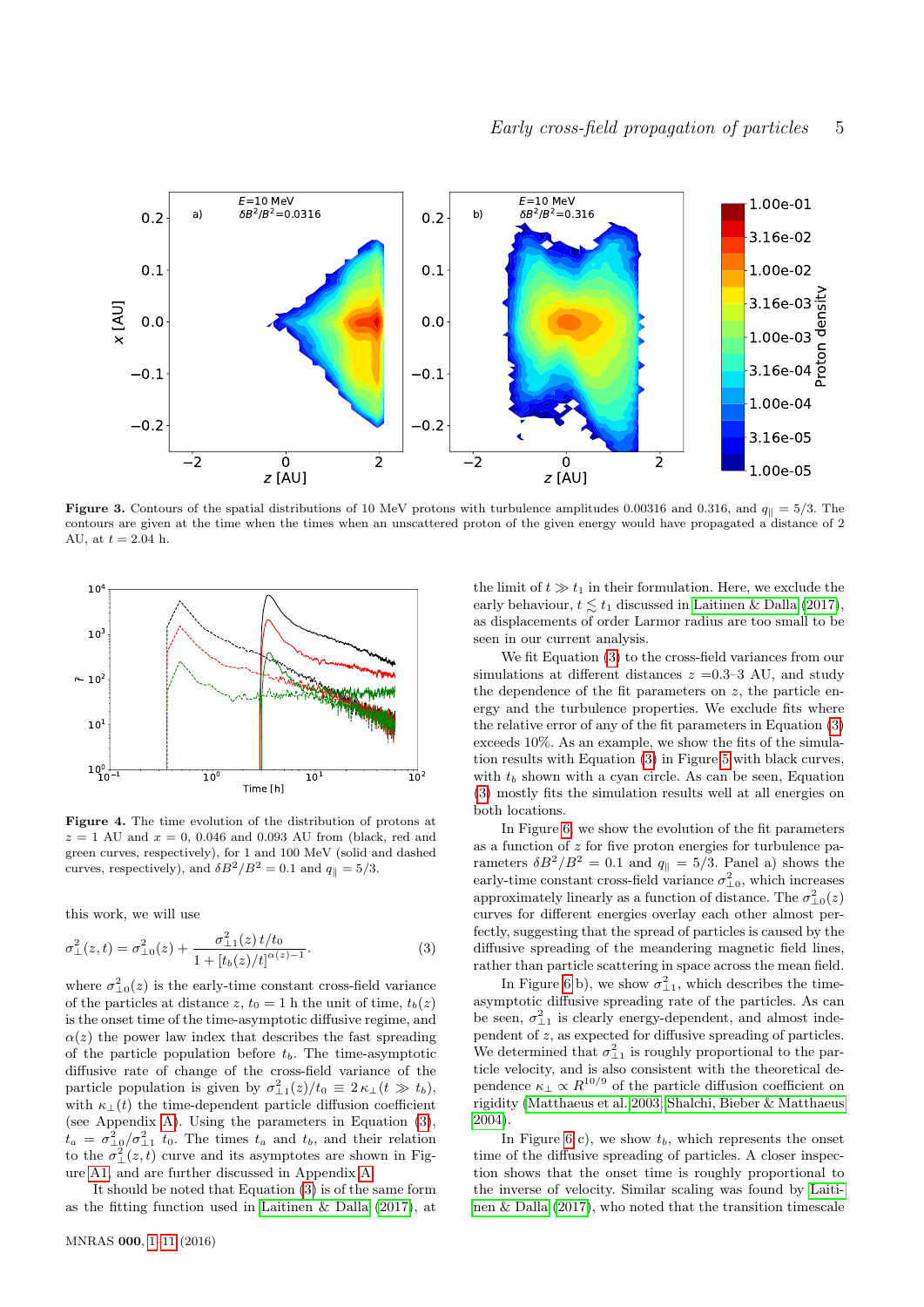

<span id="page-5-0"></span>Figure 5. The mean square width of protons at 0.56 AU (top panel) and 2.09 AU along the mean field direction from the source location. The black curves show fits made using Equation [3,](#page-4-2) the magenta diamond the time  $t_a$  and the cyan circle the time  $t_b$ . The turbulence parameters are  $\delta B^2/B^2 = 0.1$  and  $q_{\parallel} = 5/3$ .

from the slow to fast diffusive spreading at  $z = 0$  AU is proportional to the parallel scattering timescale  $\tau_{\parallel} \propto v^{-2/3}$ .

However, as can be seen in Figure [6,](#page-6-0) the onset time  $t_b$ is not independent of the distance  $z$ , but increases slowly, inconsistent with the assumptions of the simple diffusion model described in Equation [\(A6\)](#page-10-0). The inconsistency can be caused by the finite propagation time of the particles to distance z, not taken into account in Equation [\(A6\)](#page-10-0).

In Figure [6](#page-6-0) c), we also show the asymptotic time  $t_a$ , with the thin dashed curves. As can be seen,  $t_a$  approaches and surpasses  $t_b$  at larger distances. As discussed in Ap-pendix [A,](#page-9-19) the determination of  $t_b$  and  $\alpha$  are unreliable when  $t_a$  approaches  $t_b$ , and the unreliable values of  $t_b$  are not shown in Figure [6](#page-6-0) c).

Figure [6](#page-6-0) d) shows the parameter  $\alpha$ , which describes the fast spreading of the particles until the time-asymptotic diffusive phase is reached. As interpreted by [Laitinen & Dalla](#page-9-18) [\(2017\)](#page-9-18), the fast spreading begins when the particles cease being well tied to their field lines. The onset time of the fast

spreading phase, denoted by  $t_1$  in [Laitinen & Dalla](#page-9-18) [\(2017\)](#page-9-18), however, is masked by the early-time  $\sigma_{\perp 0}^2$  (see Figure [5\)](#page-5-0), and can only be quantified using the method described in [Laitinen & Dalla](#page-9-18) [\(2017\)](#page-9-18). The  $\alpha$  in Figure [6](#page-6-0) d) shows no clear energy dependence, consistent with [Laitinen & Dalla](#page-9-18) [\(2017\)](#page-9-18).

In Figure [7,](#page-7-0) we show the simulation fit parameters for particles in turbulence with slab spectral index  $q_{\parallel} = 1$ . The fit of the variance with Equation [\(3\)](#page-4-2) could be successfully performed only for energies in the range E=10-100 MeV. For lower energy protons, the cross-field variance remained almost constant for the simulation period of 60 hours.

In panel a) we can see that the early-time, constant cross-field variance  $\sigma_{\perp 0}$  is independent of energy also for  $q_{\parallel} = 1$ . This energy-independence was evident also for energies  $< 10$  MeV, for which the fitting of Equation  $(3)$  was not successful. In panel b), we note that  $\sigma_{\perp 1}^2$  is again almost independent of z. However, its dependence on energy is different than in the case  $q_{\parallel} = 5/3$  (Figure [6](#page-6-0) b)): the dependence is now close to  $\sigma_{\perp 1}^2 \propto p^{1.5}$ . This dependence is again close to the NLGC prediction  $\lambda_{\perp} \propto \lambda_{\parallel}^{1/3}$  which, together with the quasilinear theory result  $\lambda_{\parallel} \propto R^{2-q_{\parallel}}$  and  $q_{\parallel} = 1$  gives  $\kappa_{\perp} = v\lambda_{\perp}/3 \propto p^{4/3}$  at non-relativistic limit [\(Matthaeus et al. 2003;](#page-9-3) [Shalchi, Bieber & Matthaeus 2004\)](#page-9-26).

In panel c) of Figure [7,](#page-7-0) we show the behaviour of the onset time  $t_b$  as a function of energy and distance. Compared to the  $q_{\parallel} = 5/3$  case, the dependence of the onset time on energy is stronger, with  $t_b \propto 1/v^{3/2}$ . This is in contradiction with the suggestion that the timescale would scale as the parallel scattering time [\(Laitinen & Dalla 2017\)](#page-9-18), as this timescale,  $\lambda_{\parallel}/v$ , would be constant for  $q_{\parallel} = 1$ . The discrepancy may be due to the strong parallel scattering of the particles for the  $q_{\parallel} = 1$  case. In a strongly diffusive environment, the particles propagate in timescales  $t \propto z^2$ , thus much slower for the scatter-dominated case of  $q_{\parallel} = 1$ , as compared to the almost scatter-free case with  $q_k = 5/3$ . The slower parallel propagation implies that the finite propagation time effects, not accounted for in the simple diffusion model, are much more pronounced for the  $q_{\parallel} = 1$  case.

In Figure [8,](#page-8-6) we investigate the effect of varying turbulence amplitudes on the 10 MeV proton distribution extent across the mean field, with  $q_{\parallel} = 5/3$ , in the same format as in Figures [6](#page-6-0) and [7.](#page-7-0) The turbulence at different amplitudes is obtained so that the random phases and polarisations of the Fourier modes were the same for each simulation, and only the amplitudes of the Fourier modes were changed.

Figure [8](#page-8-6) a) shows the dependence of the early-time constant cross-field extent  $\sigma_{\perp 0}^2$  on the turbulence amplitude, from  $\delta B^2/B^2 = 0.0316$  (dashed green curve) to  $\delta B^2/B^2 = 1$ (solid magenta curve). The initial variance is proportional to the distance z along the mean field direction at all turbulence amplitudes, again consistent with particles propagating on diffusively meandering field lines. We found that  $\sigma_{\perp 0}^2/z \propto \sqrt{\delta B^2/B^2}$ , which is consistent with the dependence of the field line diffusion coefficient on the amplitude of the 2D-turbulence [\(Matthaeus et al. 1995\)](#page-9-27).

In Figure [8](#page-8-6) a) we also show the early-time cross-field variance  $\sigma_{\perp 0}^2$  for a simulation with  $\delta B^2/B^2 = 0.1$  with random phases and polarisations different from the ones used in the other simulations presented in Figure [8,](#page-8-6) with black dash-dotted curve. As can be seen, the two realisations with  $\delta B^2/B^2 = 0.1$  (black and red dash-dotted curves) differ by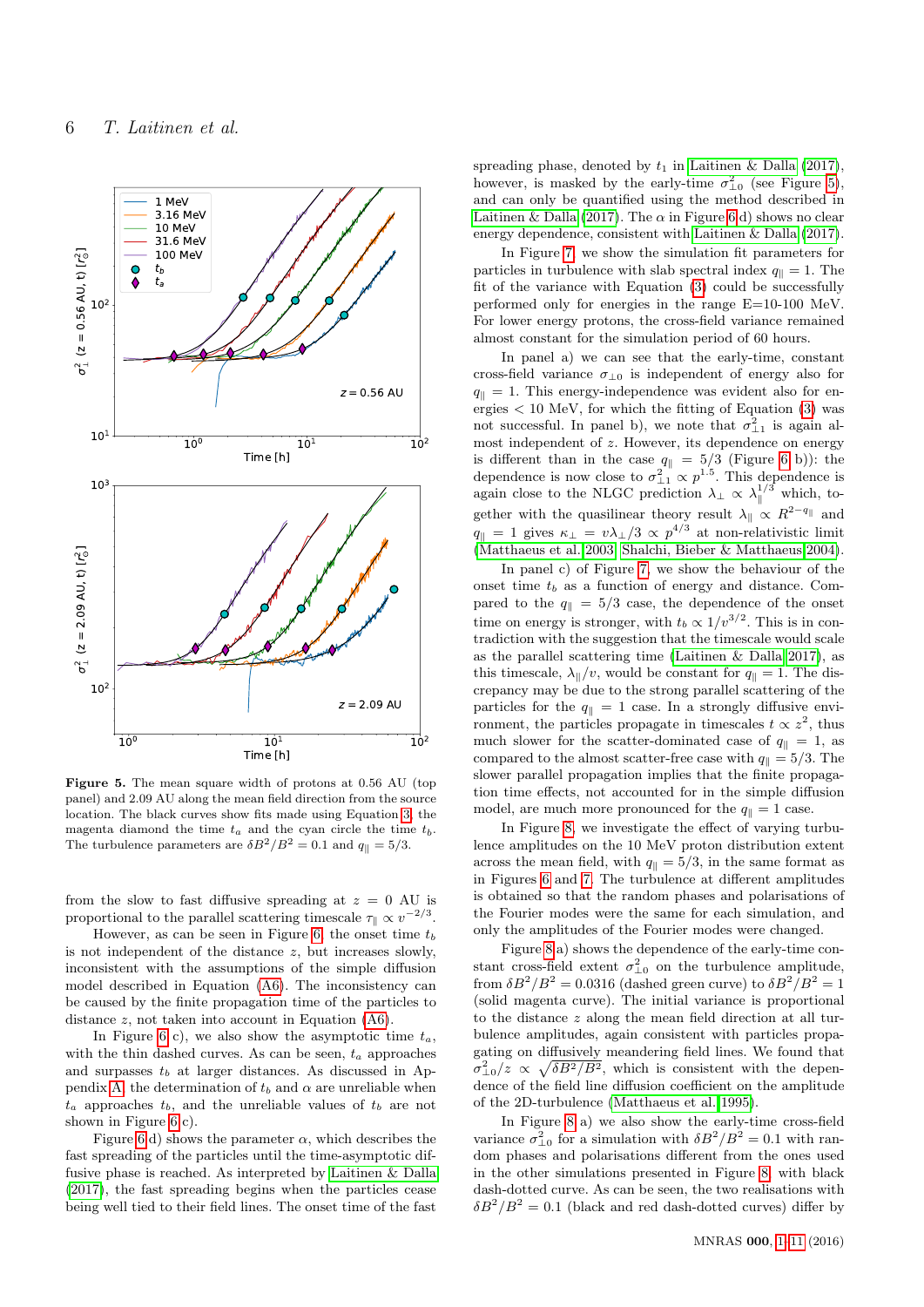

<span id="page-6-0"></span>Figure 6. The fitting parameters of the Equation [\(3\)](#page-4-2) to the cross-field particle distribution variances at different distances, for protons of energies 1–100 MeV propagating in turbulence with  $\delta B^2/B^2 = 0.1$  and  $q_{\parallel} = 5/3$ . a) The early-time cross-field variance of the distribution,  $\sigma_{\perp 0}^2$ ; b) the asymptotic long-time behaviour  $\sigma_{\perp 1}^2$ ; c) The turnover time  $t_b$  (thick curves) and the asymptotic behaviour changing time  $t_a$ (thin dashed curves); d) The power law index  $\alpha$ .

factor 2. Thus, different realisations can locally produce significantly different turbulence conditions, which can affect parametric comparison of particle and field line dynamics in simulated turbulence. For this reason, it is important to keep consistency in the simulated fields when comparing, e.g., the effect of turbulence ampitudes only on the particle transport, as in Figure [8.](#page-8-6)

In Figure [8](#page-8-6) b) we see that the time-asymptotic diffusive spreading rate does not depend strongly on the turbulence amplitude. Upon closer inspection, we find that  $\sigma_{\perp 1}^2$  from our fits is proportional to  $(\delta B^2/B^2)^{0.25}$ , which is slightly flatter than the dependence given by the NLGC value  $\kappa_\perp \propto (\delta B^2/B^2)^{2/3} \kappa_\parallel^{1/3}$  [\(Shalchi, Bieber & Matthaeus 2004\)](#page-9-26), which for quasilinear theory  $\kappa_{\parallel} \propto (\delta B^2/B^2)^{-1}$  [\(Jokipii](#page-9-2) [1966\)](#page-9-2) would give  $\kappa_{\perp} \propto (\delta B^2/B^2)^{1/3}$ . In our simulations, the dependence of  $\kappa_{\parallel}$  on turbulence amplitude, however, differed slightly from the quasilinear theory value: using our  $\kappa_{\parallel}$  from the simulations in the NLGC expression we get  $\kappa_{\perp} \propto (\delta B^2/B^2)^{0.2}$ , close to the  $\sigma_{\perp 1}^2 \propto (\delta B^2/B^2)^{0.25}$  obtained from our fits in Figure [8](#page-8-6) b). In addition, the recent work by [Ruffolo et al.](#page-9-5) [\(2012\)](#page-9-5) found a non-power law, flattening behaviour for  $\kappa_{\perp}$  at higher turbulence amplitudes, which may be visible also in our simulations.

In Figure [8](#page-8-6) c), we see that  $t<sub>b</sub>$  decreases with increasing turbulence amplitude for the two lowest turbulence amplitudes (the green dashed curve and red dash-dotted curve), again consistent with the [Laitinen & Dalla](#page-9-18) [\(2017\)](#page-9-18) result. Subsequently, at higher amplitudes, the onset time begins to increase. The increase can in part be due to slow propagation

times of the more diffusive particles in higher-amplitude turbulence, as well as due to the asymptotic time  $t_a$  (the thin dashed curves) approaching  $t_b$  which, as discussed in Appendix [A,](#page-9-19) renders the fitting of the variance to Equation [\(3\)](#page-4-2) insensitive to the parameters  $t<sub>b</sub>$  and  $\alpha$ . The resulting spurious behaviour can also be seen in the fitted value of the power law index  $\alpha$  in Figure [8](#page-8-6) d).

#### 4 DISCUSSION

Our analysis shows that the initial cross-field propagation of particles in turbulent magnetic fields is non-diffusive over a wide range of turbulence and particle parameters, reinforcing the conclusions made in the case study by [Laitinen, Dalla](#page-9-12) [& Marsh](#page-9-12) [\(2013\)](#page-9-12). Initially particles remain on their field lines, as demonstrated by the energy-independent initial spreading of the particles in different turbulence environments (Figures [6](#page-6-0) a) and [7](#page-7-0) a)), which is followed by a time-asymptotic, energy-dependent diffusive spreading of the particles across the mean field direction. The early-time constant cross-field variance phase is seen as a very fast access of particles to wide cross-field ranges, and it lasts for hours to tens of hours depending on particle and turbulence parameters.

We found that the early-time cross-field extent of the particle population, as given by the cross-field variance  $\sigma_{\perp 0}^2$ in Equation [\(3\)](#page-4-2), is proportional to the distance  $z$  from the particle source along the mean field direction, and  $\sqrt{\delta B^2/B^2}$ . Thus, the initial propagation phase is consistent with particles propagating along diffusively meander-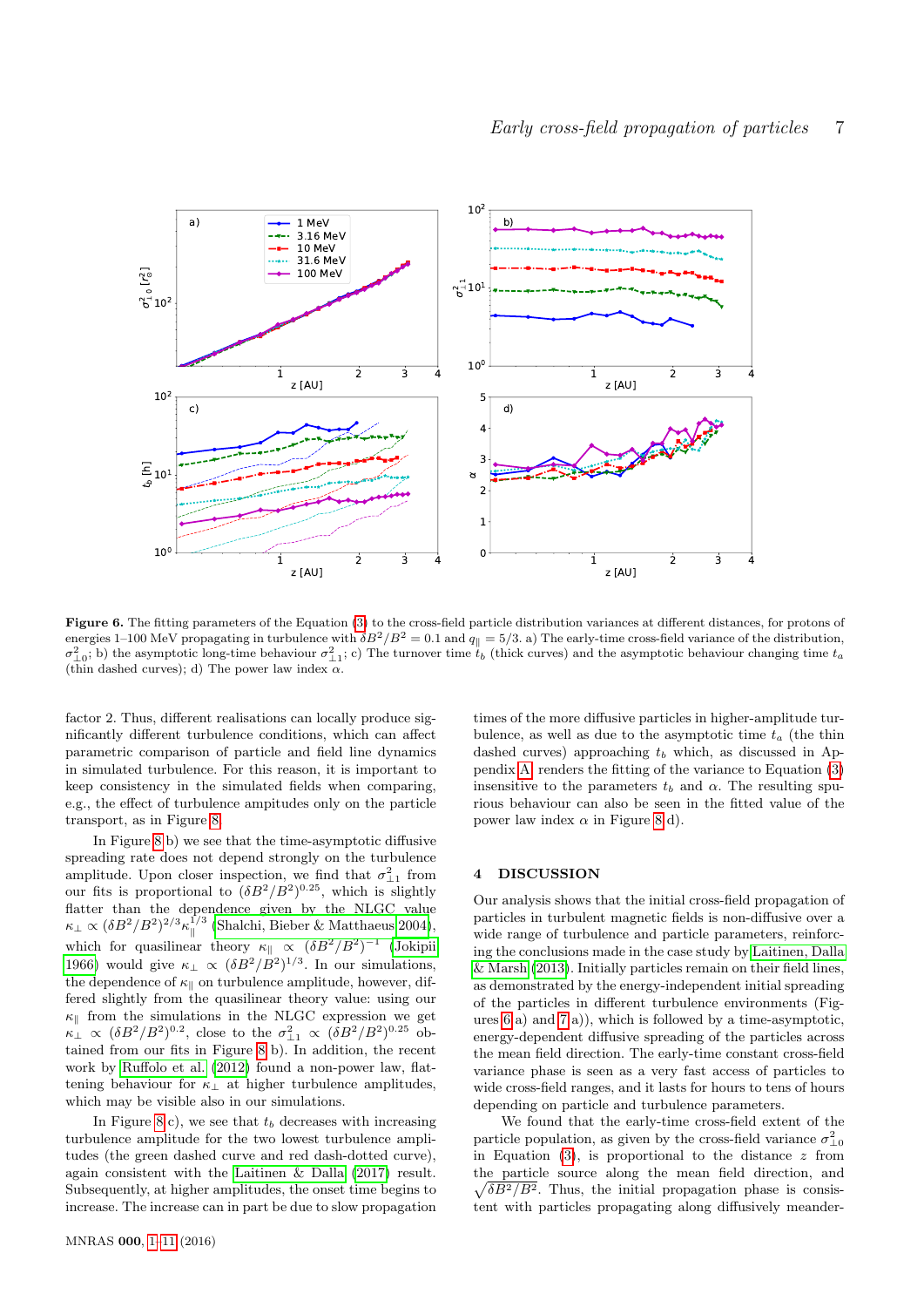

<span id="page-7-0"></span>Figure 7. The fitting parameters of the Equation [\(3\)](#page-4-2) to the cross-field particle distribution variances at different distances, for proton energies 10–100 MeV propagating in turbulence with  $\delta B^2/B^2 = 0.1$  and  $q_{\parallel} = 1$ . a) The early-time cross-field variance of the distribution,  $\sigma_{\perp 0}^2$ ; b) the asymptotic long-time behaviour  $\sigma_{\perp 1}^2$ ; c) The turnover time  $t_b$  (thick curves) and the asymptotic behaviour changing time  $t_a$ (thin dashed curves); d) The power law index  $\alpha$ .

ing field lines in turbulence dominated by 2D wave modes [\(Matthaeus et al. 1995\)](#page-9-27). At the time-asymptotic limit, the rate of cross-field spreading obtained in our simulations can be described as diffusion with cross-field diffusion coefficient  $\kappa_{\perp}$  proportional to velocity (for the  $q_{\parallel} = 5/3$  case) and  $(\delta B^2/B^2)^{0.25}$ , consistent with the our current theoretical understanding of asymptotic particle cross-field diffusion (e.g. [Matthaeus et al. 2003;](#page-9-3) [Shalchi, Bieber & Matthaeus 2004;](#page-9-26) [Ruffolo et al. 2012\)](#page-9-5). Thus, the early-time and the timeasymptotic phases of the particle cross-field propagation in our simulations are consistent with our theoretical understanding of the field line and particle behaviour at the corresponding limits.

Our study shows that the transition between the early spreading along the meandering field lines, and the time asymptotic diffusion phase does not follow the simple diffusion picture presented in Equation [\(A5\)](#page-9-25) in most cases studied in this work, but suggests a delayed onset of the diffusion phase after fast expansion, as indicated by the recent results by [Laitinen & Dalla](#page-9-18) [\(2017\)](#page-9-18). As discussed in Appendix [A,](#page-9-19) assuming particles to diffuse from the meandering field lines at a constant rate (magenta curve in Figure [A1\)](#page-9-24) can result in overestimation of the cross-field variance of the particle population by up to a factor of 2 during the transition phase between the initial and time-asymptotic propagation phases. We find that for low-scattering conditions, the onset of the time-asymptotic phase,  $t<sub>b</sub>$ , follows approximately the dependence on the parallel scattering rate obtained by [\(Laitinen](#page-9-18) [& Dalla 2017\)](#page-9-18). For stronger tubulence, however, the scaling

does not hold any more, possibly due to finite propagation time effects, which are not contained in our simple model behind the formulation of Equation [\(3\)](#page-4-2). The particles may have also been already decoupled from their fieldlines before reaching distance z, which would result in inaccuracy in the determination of  $t<sub>b</sub>$ , as discussed in the Appendix [A.](#page-9-19)

#### 5 CONCLUSIONS

In this work, we have studied how the turbulence and particle properties affect the particle spreading across the mean field direction early after the particle release. Our results show that

• Initially, the particles spread systematically and rapidly to a wide cross-field range along meandering field lines. They remain on the fieldlines from hours up to tens of hours for protons of 1–100 MeV, in turbulence consistent with proton parallel mean free paths  $\lambda_{\parallel} \sim 0.1 - 1$  AU, range consistent with those measured during solar energetic particle events (e.g. [Palmer 1982;](#page-9-22) [Torsti, Riihonen & Kocharov 2004\)](#page-9-23) and interplanetary turbulence conditions (r.g. [Pei et al. 2010;](#page-9-21) [Laitinen et al. 2016;](#page-9-14) [Strauss, Dresing & Engelbrecht 2017\)](#page-9-11).

• The late-time behaviour of the particles is consistent with energy-dependent cross-field diffusion, and is consistent with the current theoretical understanding of the timeasymptotic cross-field diffusion of particles in turbulent magnetic fields (e.g. [Matthaeus et al. 2003;](#page-9-3) [Shalchi, Bieber &](#page-9-26) [Matthaeus 2004;](#page-9-26) [Ruffolo et al. 2012\)](#page-9-5).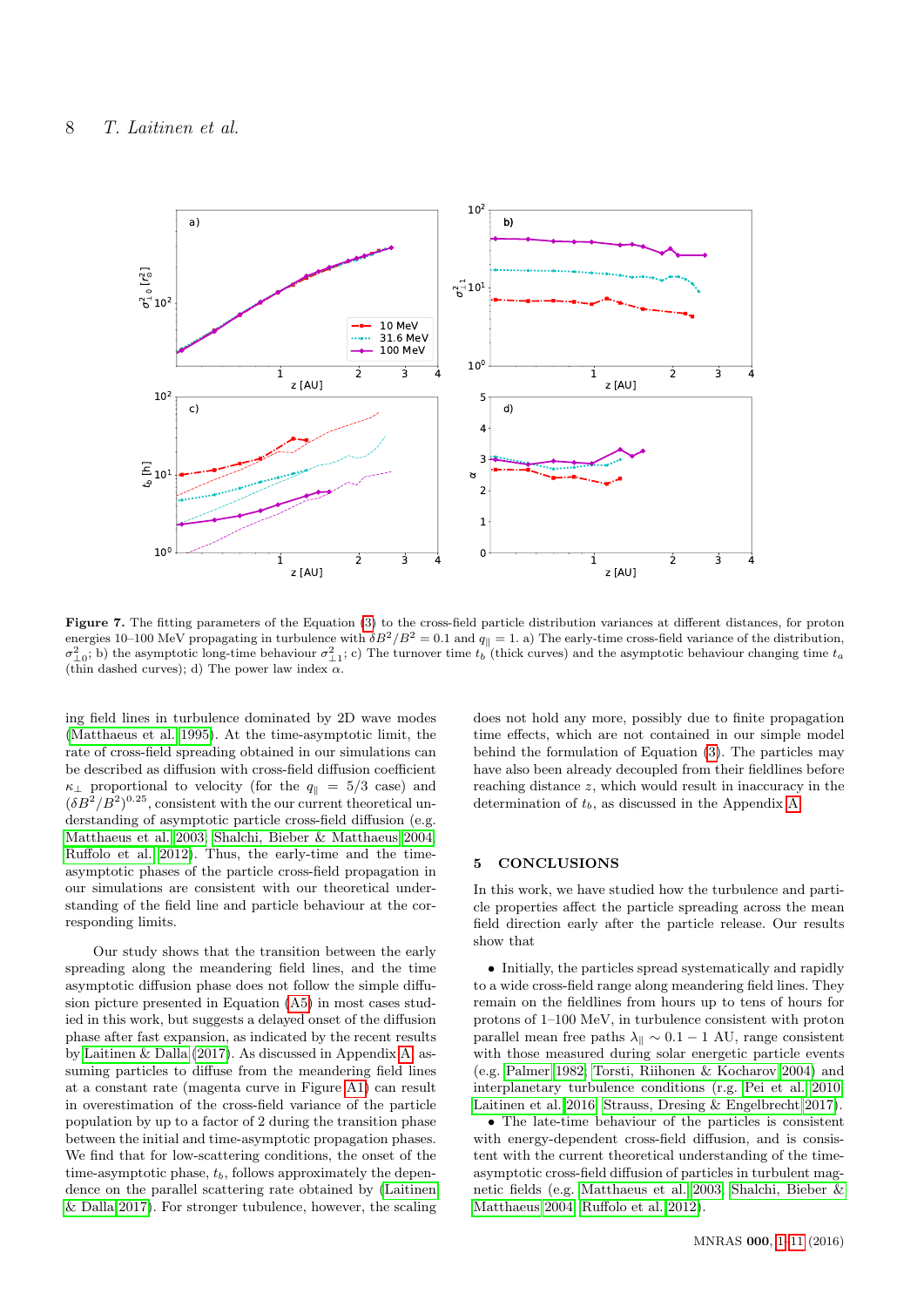

<span id="page-8-6"></span>Figure 8. The fitting parameters of the Equation [\(3\)](#page-4-2) to the 10 MeV proton cross-field variances at different distances propagating in turbulence with different amplitudes amplitudes  $\delta B^2/B^2$  and  $q_{\parallel} = 5/3$ . a) The early-time cross-field variance of the distribution,  $\sigma_{\perp 0}^2$ , with the black dash-dotted curve showing a different turbulence realisation as compared to the red dash-dotted curve, for  $\delta B^2/B^2 = 0.1$ ; b) the asymptotic long-time behaviour  $\sigma_{\perp 1}^2$ ; c) The turnover time  $t_b$  (thick curves) and the asymptotic behaviour changing time  $t_a$  (thin dashed curves); d) The power law index  $\alpha$ .

• The transition between the initial and time-asymptotic behaviour can be roughly modelled as a simple spatial diffusion of particles from their meandering field lines. More precise modelling reveals a delayed decoupling of particles from the meandering field lines, as demonstrated in [Laiti](#page-9-18)[nen & Dalla](#page-9-18) [\(2017\)](#page-9-18).

Thus, our study shows that over a wide range of turbulence and particle parameters SEP cross-field propagation cannot be modelled by cross-field diffusion alone early in the SEP event, but the systematic propagation along meandering field lines must be taken into account. Simple models, such as the one applied in [Laitinen et al.](#page-9-14) [\(2016\)](#page-9-14), which model the particle distribution evolution as cross-field diffusion of particles from meandering field lines provide a significant improvement as compared to the earlier models diffusing particles with respect to the mean magnetic field. Future fully consistent cross-field propagation models should also include the timescales related to the decoupling of the particles from the meandering field lines [\(Laitinen &](#page-9-18) [Dalla 2017\)](#page-9-18). For early-time evolution of the particle populations, a time-dependent diffusion coefficient, such as used in Equation [\(A6\)](#page-10-0), may prove useful. We will investigate advanced modelling of cross-field particle propagation in a future work.

# ACKNOWLEDGEMENTS

TL and SD acknowledge support from the UK Science and Technology Facilities Council (STFC) (grants ST/J001341/1 and ST/M00760X/1), and the International Space Science Institute as part of international team 297. D. Marriot was funded by the Royal Astronomical Society. This work used the DiRAC Complexity system, operated by the University of Leicester IT Services, which forms part of the STFC DiRAC HPC Facility (www.dirac.ac.uk). This equipment is funded by BIS National E-Infrastructure capital grant ST/K000373/1 and STFC DiRAC Operations grant ST/K0003259/1. DiRAC is part of the National E-Infrastructure. Access to the University of Central Lancashire's High Performance Computing Facility is gratefully acknowledged.

### **REFERENCES**

- <span id="page-8-4"></span>Cohen C. M. S., Mason G. M., Mewaldt R. A., Wiedenbeck M. E., 2014, ApJ, 793, 35
- <span id="page-8-3"></span>Dresing N., Gómez-Herrero R., Heber B., Klassen A., Malandraki O., Dröge W., Kartavykh Y., 2014, A&A, 567, A27
- <span id="page-8-2"></span>Dresing N., Gómez-Herrero R., Klassen A., Heber B., Kartavykh Y., Dröge W., 2012, Sol. Phys., 281, 281
- <span id="page-8-1"></span>Dröge W., Kartavykh Y. Y., Klecker B., Kovaltsov G. A., 2010, ApJ, 709, 912
- <span id="page-8-0"></span>Fraschetti F., Jokipii J. R., 2011, ApJ, 734, 83
- <span id="page-8-5"></span>Giacalone J., Jokipii J. R., 1999, ApJ, 520, 204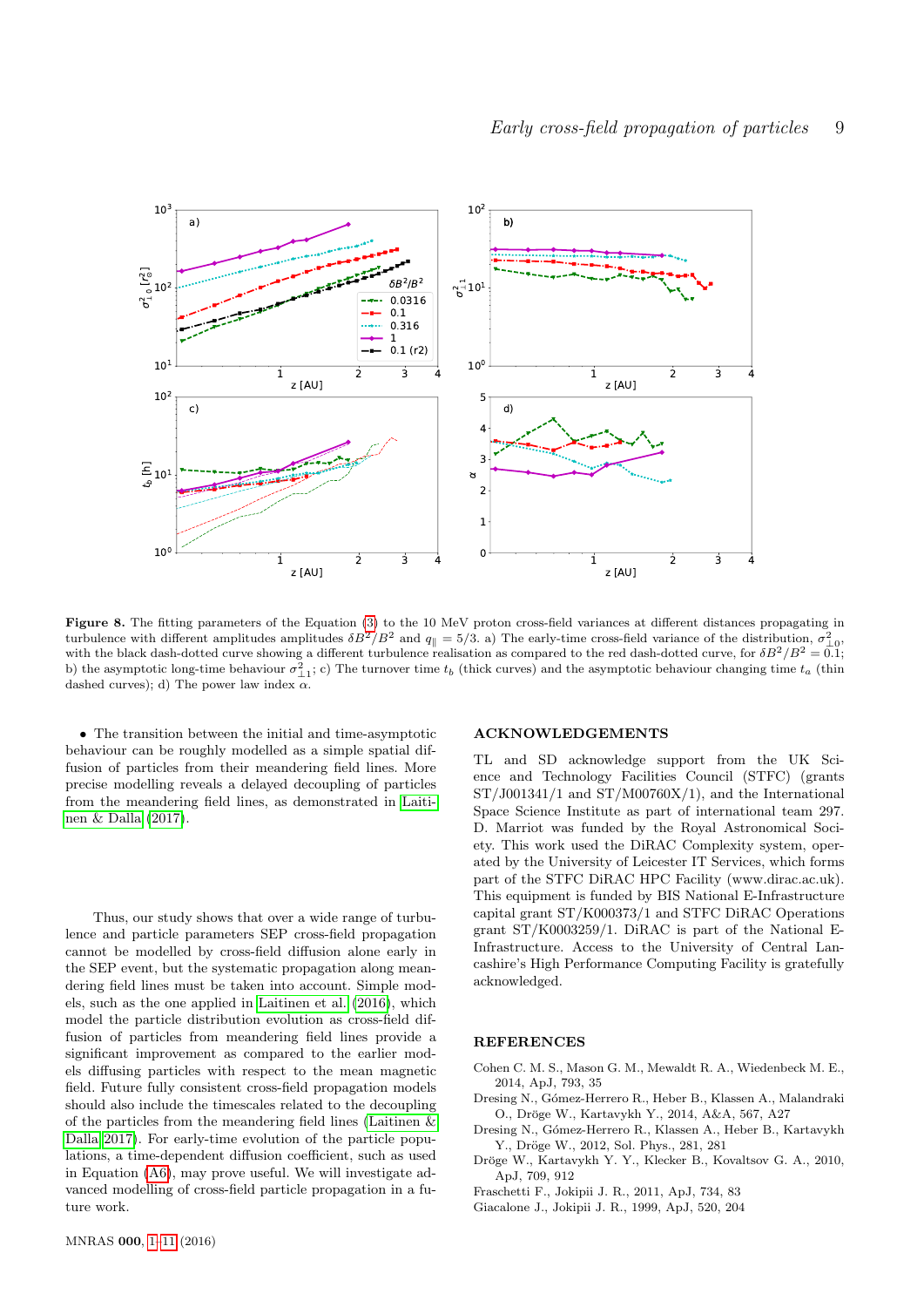- <span id="page-9-9"></span>Giacalone J., Jokipii J. R., 2012, ApJL, 751, L33
- <span id="page-9-7"></span>He H.-Q., Qin G., Zhang M., 2011, ApJ, 734, 74
- <span id="page-9-2"></span>Jokipii J. R., 1966, ApJ, 146, 480
- <span id="page-9-18"></span>Laitinen T., Dalla S., 2017, ApJ, 834, 127
- <span id="page-9-20"></span>Laitinen T., Dalla S., Kelly J., 2012, ApJ, 749, 103
- <span id="page-9-12"></span>Laitinen T., Dalla S., Marsh M. S., 2013, ApJL, 773, L29
- <span id="page-9-14"></span>Laitinen T., Kopp A., Effenberger F., Dalla S., Marsh M. S., 2016, A&A, 591
- <span id="page-9-15"></span>Lario D., Aran A., Gómez-Herrero R., Dresing N., Heber B., Ho G. C., Decker R. B., Roelof E. C., 2013, ApJ, 767, 41
- <span id="page-9-27"></span><span id="page-9-0"></span>Marsh M. S., Dalla S., Kelly J., Laitinen T., 2013, ApJ, 774, 4 Matthaeus W. H., Gray P. C., Pontius, Jr. D. H., Bieber J. W., 1995, Phys. Rev. Lett., 75, 2136
- <span id="page-9-3"></span>Matthaeus W. H., Qin G., Bieber J. W., Zank G. P., 2003, ApJL, 590, L53
- <span id="page-9-22"></span>Palmer I. D., 1982, Reviews of Geophysics and Space Physics, 20, 335
- <span id="page-9-1"></span>Parker E. N., 1965, Planet. Space Sci., 13, 9
- <span id="page-9-21"></span>Pei C., Bieber J. W., Breech B., Burger R. A., Clem J., Matthaeus W. H., 2010, Journal of Geophysical Research (Space Physics), 115, A03103
- <span id="page-9-10"></span>Qin G., Wang Y., Zhang M., Dalla S., 2013, ApJ, 766, 74
- <span id="page-9-17"></span>Richardson I. G. et al., 2014, Sol. Phys., 289, 3059
- <span id="page-9-5"></span>Ruffolo D., Pianpanit T., Matthaeus W. H., Chuychai P., 2012, ApJ, 747, L34
- <span id="page-9-4"></span>Shalchi A., 2010, ApJL, 720, L127
- <span id="page-9-26"></span>Shalchi A., Bieber J. W., Matthaeus W. H., 2004, ApJ, 604, 675
- <span id="page-9-11"></span>Strauss R. D. T., Dresing N., Engelbrecht N. E., 2017, ApJ, 837, 43
- <span id="page-9-8"></span>Tautz R. C., 2012, Journal of Computational Physics, 231, 4537 Tautz R. C., Shalchi A., Dosch A., 2011, J. Geophys. Res. (Space
- Physics), 116, A02102
- <span id="page-9-13"></span>Tooprakai P., Seripienlert A., Ruffolo D., Chuychai P., Matthaeus W. H., 2016, ApJ, 831, 195
- <span id="page-9-23"></span>Torsti J., Riihonen E., Kocharov L., 2004, ApJL, 600, L83
- <span id="page-9-16"></span>Wiedenbeck M. E., Mason G. M., Cohen C. M. S., Nitta N. V., G´omez-Herrero R., Haggerty D. K., 2013, ApJ, 762, 54
- <span id="page-9-6"></span>Zhang M., Qin G., Rassoul H., 2009, ApJ, 692, 109

## <span id="page-9-19"></span>APPENDIX A: THE WIDTH OF A DISTRIBUTION IN A SIMPLE DIFFUSION PICTURE

If we exclude the finite propagation time effects on particle propagation, the diffusive spreading of a particle population along and across the mean field can be described as spatial diffusion as

$$
\frac{\partial n_{3D}}{\partial t} = \nabla \cdot \hat{\kappa} \nabla n_{3D} \tag{A1}
$$

where  $n_{3D}$  is the density of the particles, and the non-zero elements of the diffusion tensor  $\hat{\kappa}$  are  $\kappa_{xx} = \kappa_{yy} \equiv \kappa_{\perp}$  and  $\kappa_{zz} \equiv \kappa_{\parallel}$ . For impulsive point-source injection, the solution to the diffusion equation is

$$
n_{3D}(r,t) = \frac{I_0}{\left(4\kappa_{\perp}^2 \kappa_{\parallel} t\right)^{3/2}} \exp\left\{-\frac{x^2 + y^2}{4\kappa_{\perp} t} - \frac{z^2}{4\kappa_{\parallel} t}\right\}.
$$
 (A2)

Taking the second moment of this with respect to  $x$ , we find for the variance in the x direction

$$
\sigma_x^2(t, y, z) = 2\kappa_\perp t \tag{A3}
$$

Thus, for an impulsive injection and pure diffusion, the variance of the particle population at all  $z$  grows linearly with time.



<span id="page-9-24"></span>Figure A1. The cross-field variance of 100 MeV protons at 0.56 AU, with turbulence parameters  $\delta B^2/B^2 = 0.1$  and  $q_{\parallel} =$ 5/3. The solid magenta curve shows the fit to Equation [\(A5\)](#page-9-25) and the solid cyan curve to Equation [\(A6\)](#page-10-0), using the functional shape given in Equation [3.](#page-4-2) The black dashed line shows the asymptotic  $\sigma_{\perp}^2(t,z) = \sigma_{\perp 0}$ , the dashed cyan curve the second term in Equation [\(3\)](#page-4-2), and the dashed magenta curve the asymptotic  $\sigma_{\perp}^2(t, z) = \sigma_{\perp 1} t/t_0$ . The magenta diamond shows the intercept of the asymptotes,  $t_a = \frac{\sigma_{\perp 0}}{\sigma_{\perp 1} t_0}$ , and the cyan circle shows the  $t_b$ .

[Laitinen, Dalla & Marsh](#page-9-12) [\(2013\)](#page-9-12) showed that cross-field diffusion does not describe the particle cross-field distribution early in the event and concluded that the particles follow the meandering field lines systematically, and diffuse from them slowly. To describe such behaviour, we consider as the first approach a simple model where the particles are initially distributed in the cross-field x-direction on a Gaussian distribution with  $\sigma^2 = 2 z D_{FL}$ , where  $D_{FL}$  is the diffusion coefficient for the field lines, mimicking the cross-field distribution of particles of particles that propagate along turbulently meandering field lines. Subsequently, the particles spread diffusively in the x-direction from their field lines. As we ignore the propagation along the field lines in this simple model, we can describe the evolution of the particle density as

<span id="page-9-28"></span>
$$
\frac{\partial n_{1D}(x,z,t)}{\partial t} = \frac{\partial}{\partial x} \kappa_{\perp} \frac{\partial n_{1D}(x,z,t)}{\partial x}
$$
(A4)

<span id="page-9-25"></span>which, for the Gaussian initial condition yields for the crossfield variance

$$
\sigma_{\perp}^{2}(t,z) = 2 z D_{FL} + 2\kappa_{\perp} t. \tag{A5}
$$

We show the behaviour of the cross-field variance given by Equation [\(A5\)](#page-9-25) in Figure [A1](#page-9-24) with the solid magenta curve, comparing it with a simulation case with 100 MeV protons at 0.56 AU along the mean field direction, with turbulence variance  $\delta B^2/B^2 = 0.1$  and  $q_{\parallel} = 5/3$ . The first and second term in Equation [\(A5\)](#page-9-25) are shown with the black and magenta dashed curves, respectively, and the intercept time of the terms,  $t_a$ , shown with the magenta diamond. As can be seen, the magenta curve does not trace the simulation result, solid black curve, well during the transition phase.

<span id="page-9-29"></span>Recently, [Laitinen & Dalla](#page-9-18) [\(2017\)](#page-9-18) noted that the decoupling of particles from their initial field lines is initially